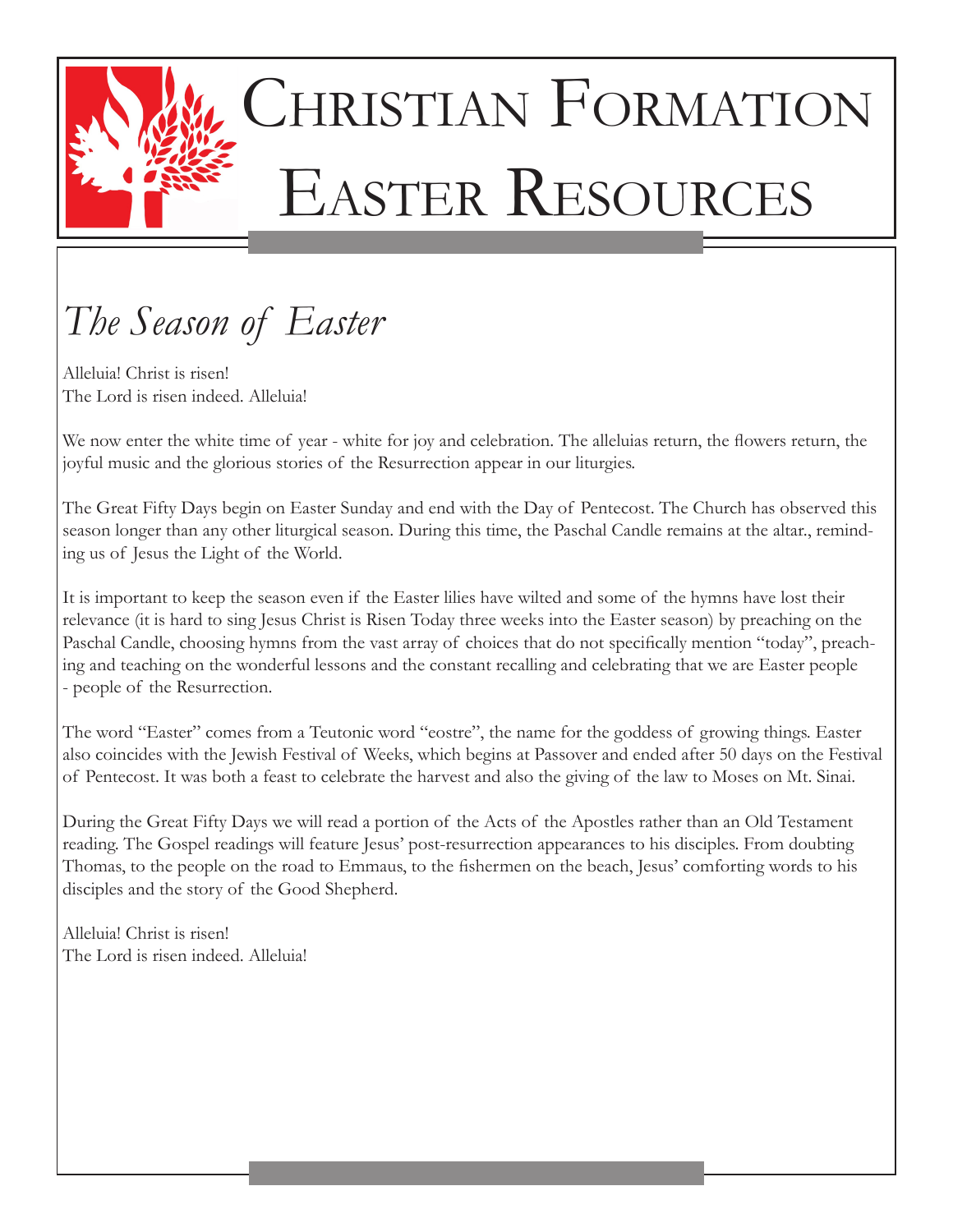# *Easter at Home*

### **Plant an Easter Garden**

How about an Easter Garden? Designate a spot that can be seen from inside your home for the garden. Purchase some flowering plants and arrange them around a small pot, turned on its side with a saucer leaning against the side to represent the open tomb. You might enjoy reading and then acting out the special Easter stories of Thomas, breakfast on the beach with Jesus, the three women at the tomb on Easter day.

### **Easter Eggs**

Everyone loves Easter eggs. Their place in the Easter traditions around the world is an interesting bit of information.

Many eggs are very elaborately painted and decorated with Christian symbols. Some are done very simply using onion skins, roots, walnut shells or coffee to dye the eggs.

Ukrainian women have for generations made beautiful pysanka eggs at Easter. Work begins on these creations many weeks before Easter. Using a batik-like process, wax is applied to the egg in a pattern and then the egg is dipped in dye. After drying the process is repeated until the entire egg is covered with beautiful symbols. To learn more, please check out these websites.

www.learnpysanky.com/ pysanka egg websitemembers.aol.com/nonstopny/easter/ pysanky.htm www.todeirdre.com/pages/Pysanky/ PysankyMain.html

### **A Holy Week Easter Basket**

You might like to do a Holy Week Easter basket. Using 8 plastic eggs of different colors, paint with paint pens or markers a symbol for each day. Some suggestions would be a palm branch, a nail, lily, cross, chalice, heart with cross, paschal candle, crown of thorns. Inside each egg, place an object and a scripture verse on a slip of paper. The objects could include a nail, Easter stickers of various patterns, a chocolate egg, a birthday candle, a plastic grape, a piece of wheat, a small silk lily, a palm branch piece. Each day the egg for that particular day is opened, the scripture read and the object placed on a cloth to be viewed during family worship for the week.

### **Non-perishable Easter Eggs**

Ceramic eggs can be purchased from craft stores. Paint with diluted house paint and then decorate with paint pens or markers. Children could make these eggs for shut-ins or for the whole congregation to pick up from a large basket on Easter day. This activity could be a meditative activity as well with some quiet discussion about various symbols that could be painted on the eggs.

### **Easter Sunday Table Prayer**

Creative God and Lord of Life,

 You who call forth from the darkness of death all those who love you, we rejoice on this Easter Sunday in the resurrection from the dead of our Lord, Jesus Christ.

 Visit our home and this table with your bright blessing of peace and life.

 We pause in the midst of this prayer to remember all the holy dead of our family who live now in you and who await the final and glorious resurrection from the dead.

 May they and we, because of our faith in you, our God, taste in the victory of life over death.

 May the risen Christ, our Lord and Savior be our guest as we celebrate his resurrection with this Easter Sunday dinner.

 Bless those whose work to prepare this meal has truly been a work of prayer, and bless all of us who shall share it with Easter love and joy.

 May you, then, bless this table and this food, and each of us in your holy name: Father, Son and Holy Spirit. Amen.

(Taken from *Prayers for the Domestic Church*, Edward Hays)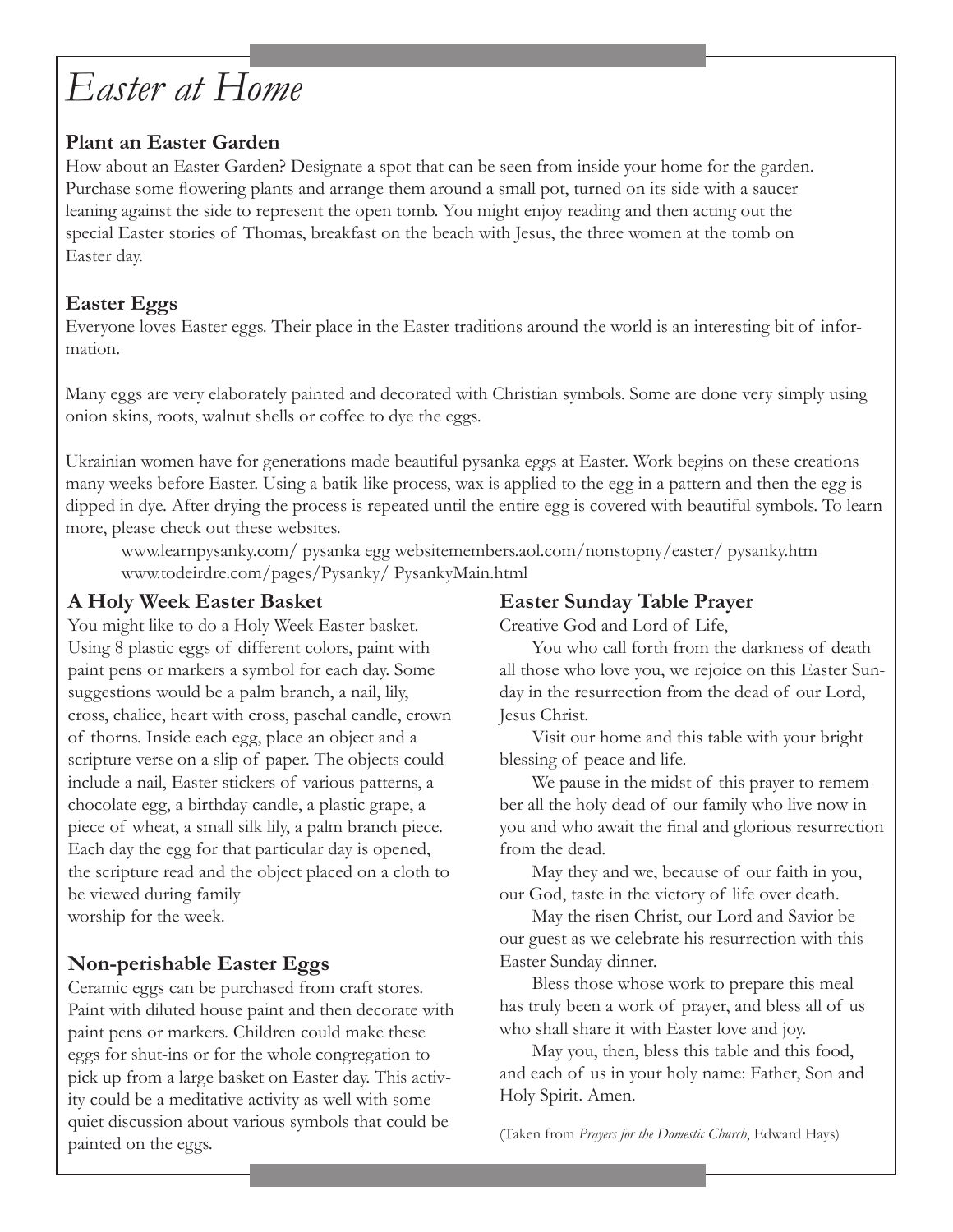### *Easter at Church*

During the Great Fifty Days, the church celebrates Jesus' resurrection. We begin with the story of the Marys at the tomb and then Jesus' appearance to the disciples, to Thomas, to the people on the road to Emmaus, to the disciples on the beach.

Our liturgy reflects the joyous season - the alleluias are back, our music is joyful and we hear the stories of Jesus' appearance to his disciples and the work of the early church as they lived into Jesus' resurrection. It is customary to not say the confession during these fifty days and it is also the custom to stand rather than kneel. This is a time in our church year to remember our baptisms and the mission of the church.

The color for the season is white or festive array and the Paschal Candle remains lit in a place of prominence during this time.

#### **Don't Forget the Alleluias!**

If you buried the Alleluias the last Sunday of Epiphany, don't forget to "unbury them."

### *Ascension Day*

Forty days after Easter, the church celebrates the Day of Ascension, that day when we remember Jesus' return to heaven. Because this day falls on a Thursday, we often do not celebrate this day, and it is often forgotten in our worship.

Ascension is an important day for the church because it celebrates the completion of Jesus' earthly ministry and his presence at the right hand of God, where through his humanity we also have a share in the divine life.

Some of the best hymns in the Hymnal 1982 celebrate Ascension. You can read the accounts of the ascension of Jesus in Mark 16:19, Luke 24:50-53, and in Acts 1:9-11.

The color for Ascension is white for festival and joy and the crown is an oft-used symbol for the reign of Jesus.

# *Rogation Celebrations*

Rogation Days are celebrated on the three days before Ascension. The word rogation comes from the Latin word "rogare" which means to ask. These rogation days are set aside by the church for prayers asking God's blessing on the crops. In early days, these prayers were said while processing around the field or garden. In places where the sea provided jobs for the people, boats were blessed and prayers for a good fishing season were given.

You might like to arrange visits to parishioners' gardens or farms (or fishing boats) during this time for prayers. End the time together with a meal or snack and time to visit. You might have a meal or snack with a theme - vegetables and dip for a garden, a fish fry, crab boil or shrimp for the boats, whatever suits your place and time. You might also end your celebration at the church with refreshments and the opportunity to plant a flower garden at the church for all to enjoy during the summer months.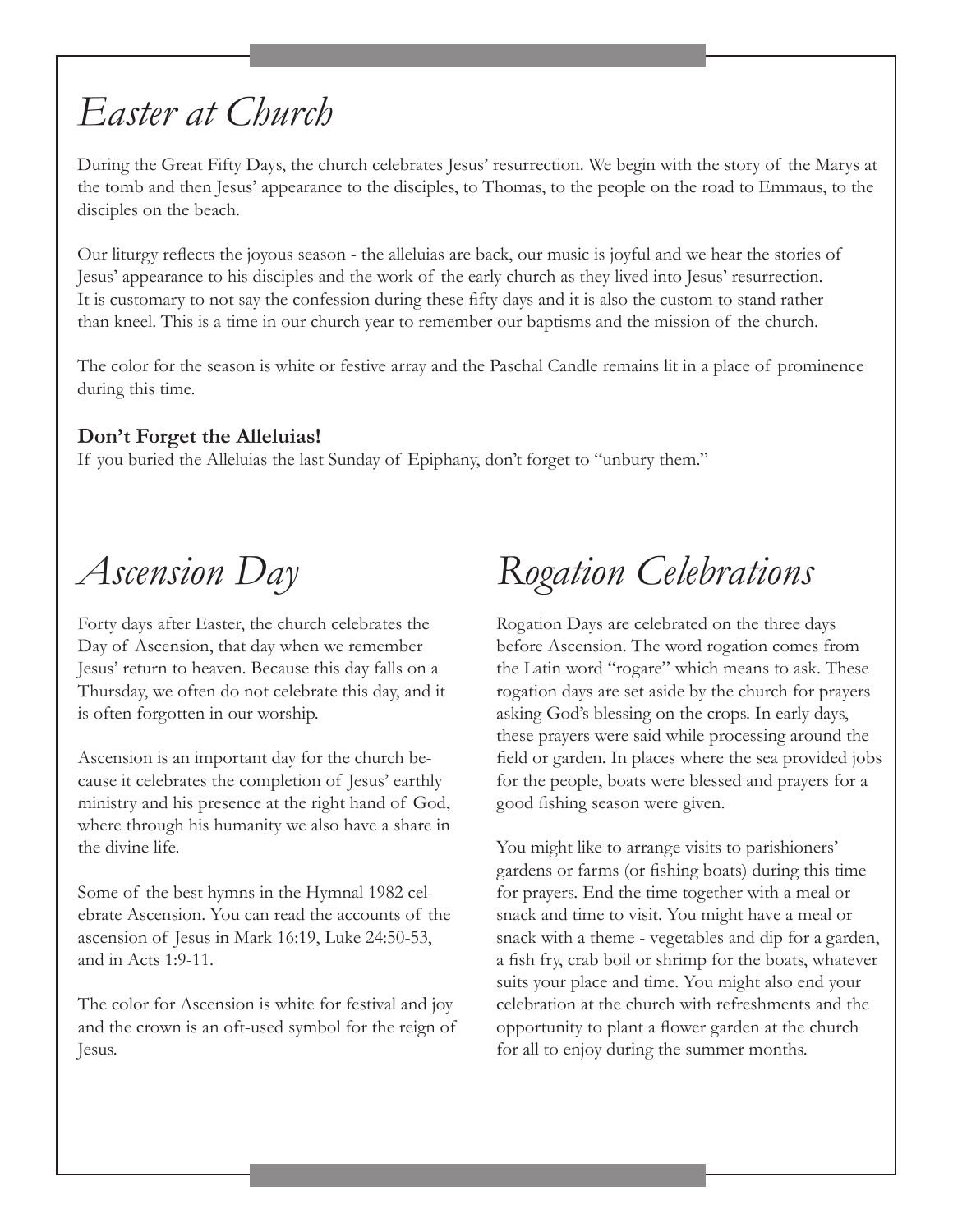# *The Great Vigil*

If your church observes the Great Vigil, you have a marvelous opportunity to participate in an ancient liturgy of the church. It is also a most wonderful service for children. It has all the necessary elements, intrigue, darkness, candles, good stories, music, drama!

The service consists of four parts: the service of light, the service of lessons, the renewal of Baptismal vows and the Holy Eucharist.

The service takes place the night before Easter, or before dawn on Easter day. It begins in darkness. The service begins with the chanting of the Exsultet, an ancient hymn of the church; the Paschal Candle is brought into the dark church. As the candle passes down the aisle, people light their small candles from it. The effect of going to light from darkness is a powerful effect.

A Paschal Candle can be purchased from a religious supply house, or the congregation can make their own. A large plain white candle can be purchased from a religious supply house and sheets of colored wax can be purchased from craft shops. You might like to have a time before the service when people could decorate the candle. Traditionally, the year is placed on the candle. The Greek letters for Alpha and Omega can be placed above and below the date. Lambs, lilies, vines, grapes, bread and other symbols for Christ can be fashioned from the sheets of wax and then affixed to the candle. The Candle sits near the altar during the Great Fifty Days. After Pentecost, it is removed from the chancel area and is brought out for funerals and baptisms.

The selection of wonderful stories in the Vigil can be found on pages 288-291 in the Book of Common Prayer. After each lesson, a psalm, canticle or hymn may be sung. It might be interesting to have dramatic readings of the stories, along with sound effects, dance, or re-enactments of the stories.

Imagine how differently you would hear the story of Ezekiel's valley of the dry bones if people were shaking rattles, or dancing with scarves to celebrate with Miriam the crossing of the Red Sea.

The third part of the service is the renewal of Baptismal Vows, and/or baptisms. In the early church,the season of Lent was a time for people to be instructed in the teachings of the Church and to prepare for baptism at Easter. The new Christians would come to the Easter Vigil and then be baptized and then celebrate the Eucharist for the first time.

The final part of the service is the Holy Eucharist. The candles on the altar might now be lighted from the Paschal Candle. At the singing of the Gloria, the bells that all participants brought are rung. If your church has the tradition of flowering the cross, you might have children bring flowers to the altar area to the cross during the offertory. Do educate your congregation to the fact that this is an offering and not a performance. The lights are all on, the beautiful flowers, the joyous music and the celebration of the Eucharist remind us that we are indeed Easter people.

You might like to conclude the evening with a special reception with a variety of Easter breads or other ethnic Easter foods.